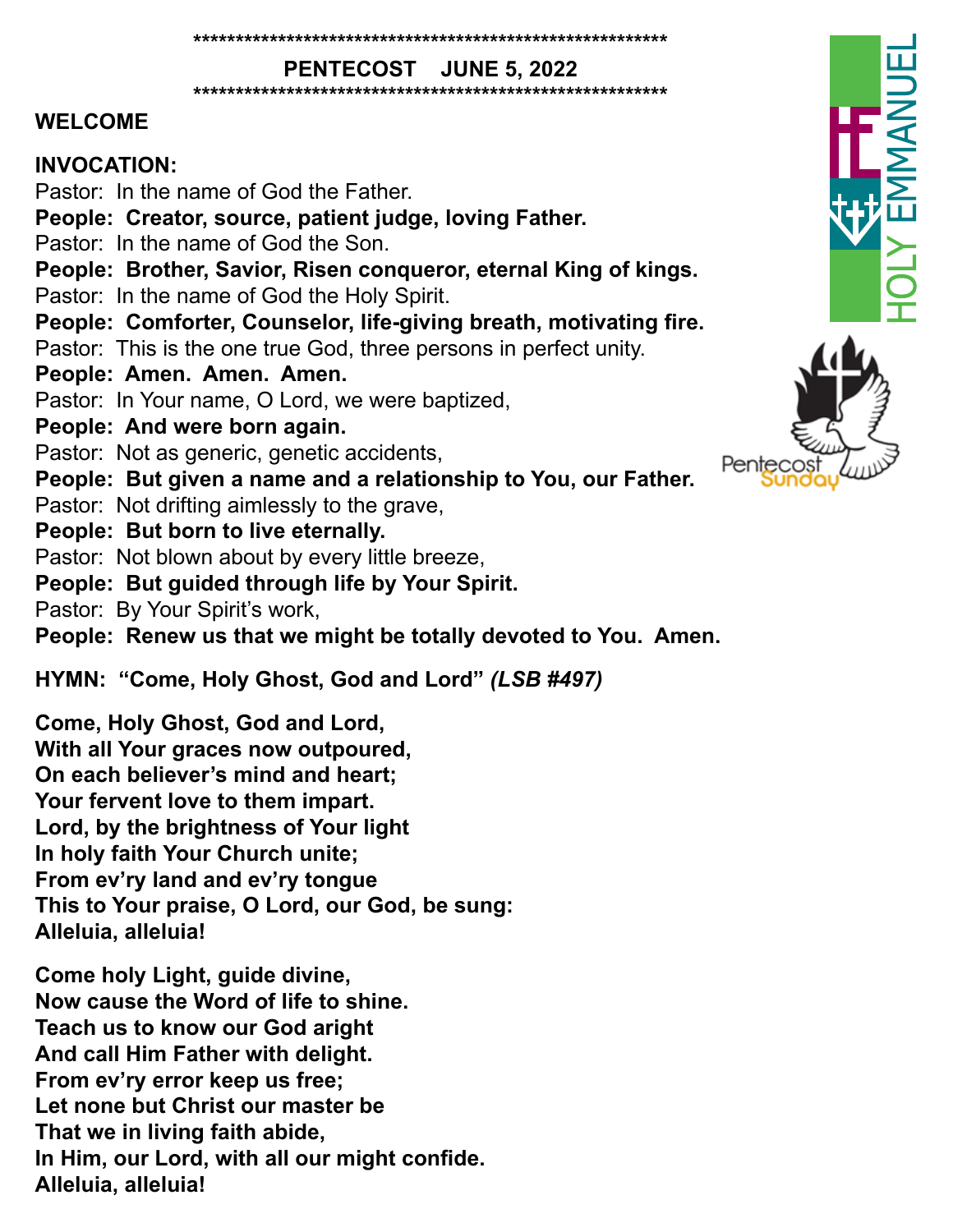**Come, holy Fire, comfort true, Grant us the will Your work to do And in Your service to abide; Let trials turn us not aside. Lord, by Your pow'r prepare each heart, And to our weakness strength impart That bravely here we may contend, Through life and death to You, our Lord, ascend. Alleluia, alleluia!** *(Text/tune C. 2006 Concordia Publishing. Used by permission LSBHymnLicense.net#100014389)*

# **REFLECTION ON GOD'S WORD:**

Pastor: What is the work of the Holy Spirit?

**People: The Spirit's work is to call people by the gospel to Christ, enlighten them with His gifts, sanctify them, and keep them in the one true faith.** 

Pastor: And what is that one true faith?

**People: I believe in God the Father Almighty, maker of heaven and earth. And in Jesus Christ, His only Son, our Lord; who was conceived by the Holy Spirit, born of the virgin Mary; suffered under Pontius Pilate, was crucified, died, and was buried; He descended into hell; the third day He rose again from the dead; He ascended into heaven and sits at the right hand of God the Father Almighty; from thence He will come to judge the living and the dead. I believe in the Holy Spirit, the holy Christian church, the communion of saints, the forgiveness of sin, the resurrection of the body and the life everlasting. Amen.** 

### **CONFESSION OF SIN:**

Pastor: What has the Holy Spirit led you to believe about yourself?

**People: I believe that I am a sinner. I know this from God's Word and the Ten Commandments. These I have not kept and for that deserve God's punishment.** Pastor: Call then upon God, and repent of your sins.

**People: Merciful Father, I am sorry for my sins and desire to turn away from them. Forgive me for the sake of Your Son, Jesus Christ, who died and rose again that I might be set free. Amen.** 

## **ABSOLUTION**

**SONG: "Before The Throne of God Above"** *(Bancroft & Cook)*

**Before the throne of God above I have a strong and perfect plea A great High Priest whose name is Love Who ever lives and pleads for me My name is graven on His hands My name is written on His heart I know that while in heav'n He stands No tongue can bid me thence depart No tongue can bid me thence depart Hallelujah, My life is found in Jesus Christ Hallelujah, For I am His and He is mine**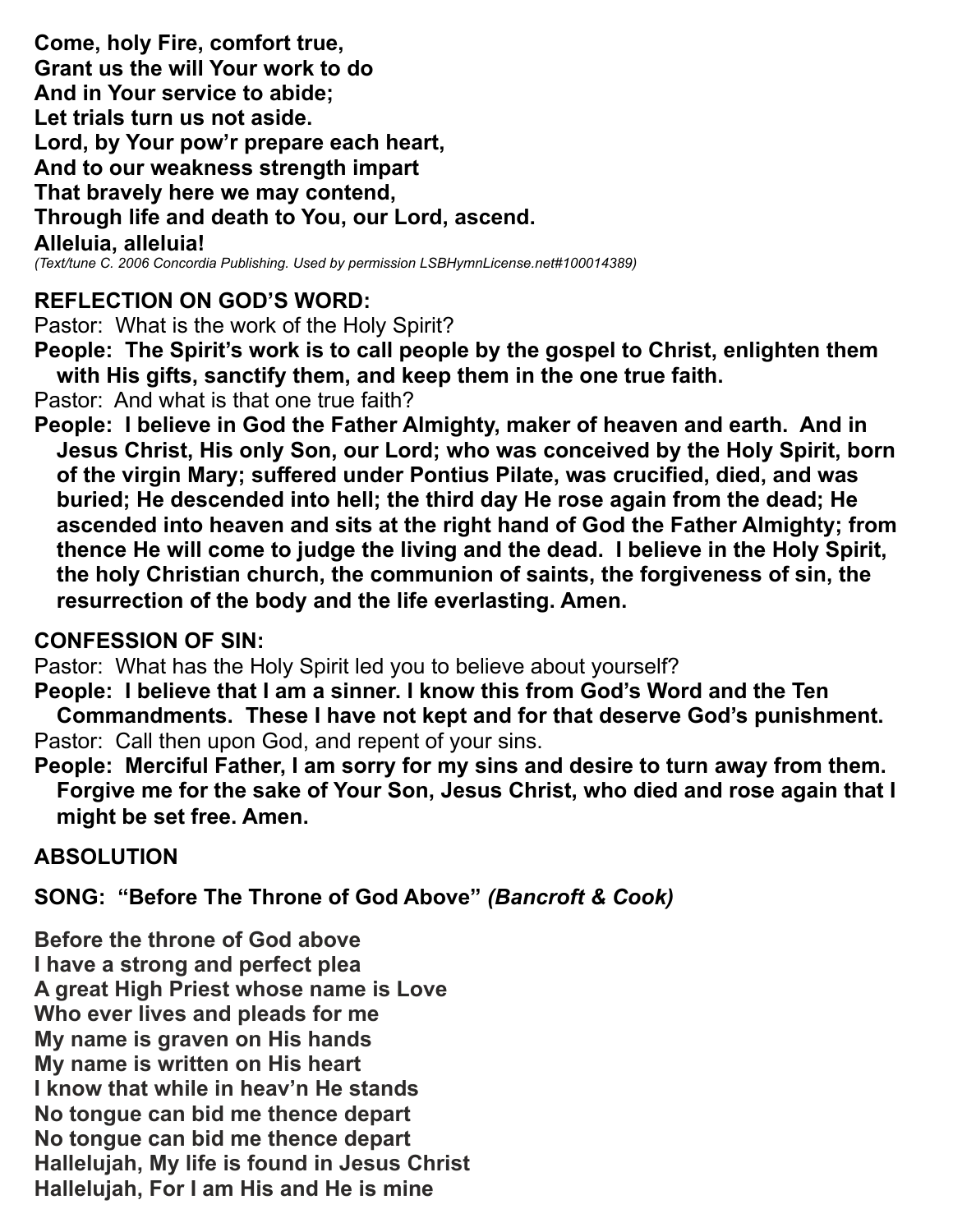**When Satan tempts me to despair And tells me of the guilt within Upward I look and see Him there Who made an end to all my sin Because the sinless Saviour died My sinful soul is counted free For God the Just is satisfied To look on Him and pardon me To look on Him and pardon me. Hallelujah, My life is found in Jesus Christ Hallelujah, For I am His and He is mine**

**Behold Him there the risen Lamb My perfect spotless righteousness The great unchangeable I Am The King of glory and of grace One with Himself I cannot die My soul is purchased with His blood My life is hid with Christ on high With Christ my Saviour and my God With Christ my Saviour and my God. Hallelujah, My life is found in Jesus Christ Hallelujah, For I am His and He is mine**

**I bow before the cross of Christ And marvel at this love divine God's perfect Son was sacrificed To make me righteous in God's eyes This river's depths I cannot know But I can glory in its flood The Lord Most High has bowed down low And poured on me His glorious love And poured on me His glorious love. Hallelujah, My life is found in Jesus Christ Hallelujah, For I am His and He is mine** *(C. 1997 Sovereign Grace Worship. Used by permission. CCLI #522460)*

### **OLD TESTAMENT READING: Genesis 11:1-9**

Now the whole world had one language and a common speech. 2 As men moved eastward, they found a plain in Shinar and settled there.  $3$  They said to each other, "Come, let's make bricks and bake them thoroughly." They used brick instead of stone, and tar for mortar. 4 Then they said, "Come, let us build ourselves a city, with a tower that reaches to the heavens, so that we may make a name for ourselves and not be scattered over the face of the whole earth." <sup>5</sup> But the LORD came down to see the city and the tower that the men were building. <sup>6</sup> The LORD said, "If as one people speaking the same language they have begun to do this, then nothing they plan to do will be impossible for them. <sup>7</sup> Come, let us go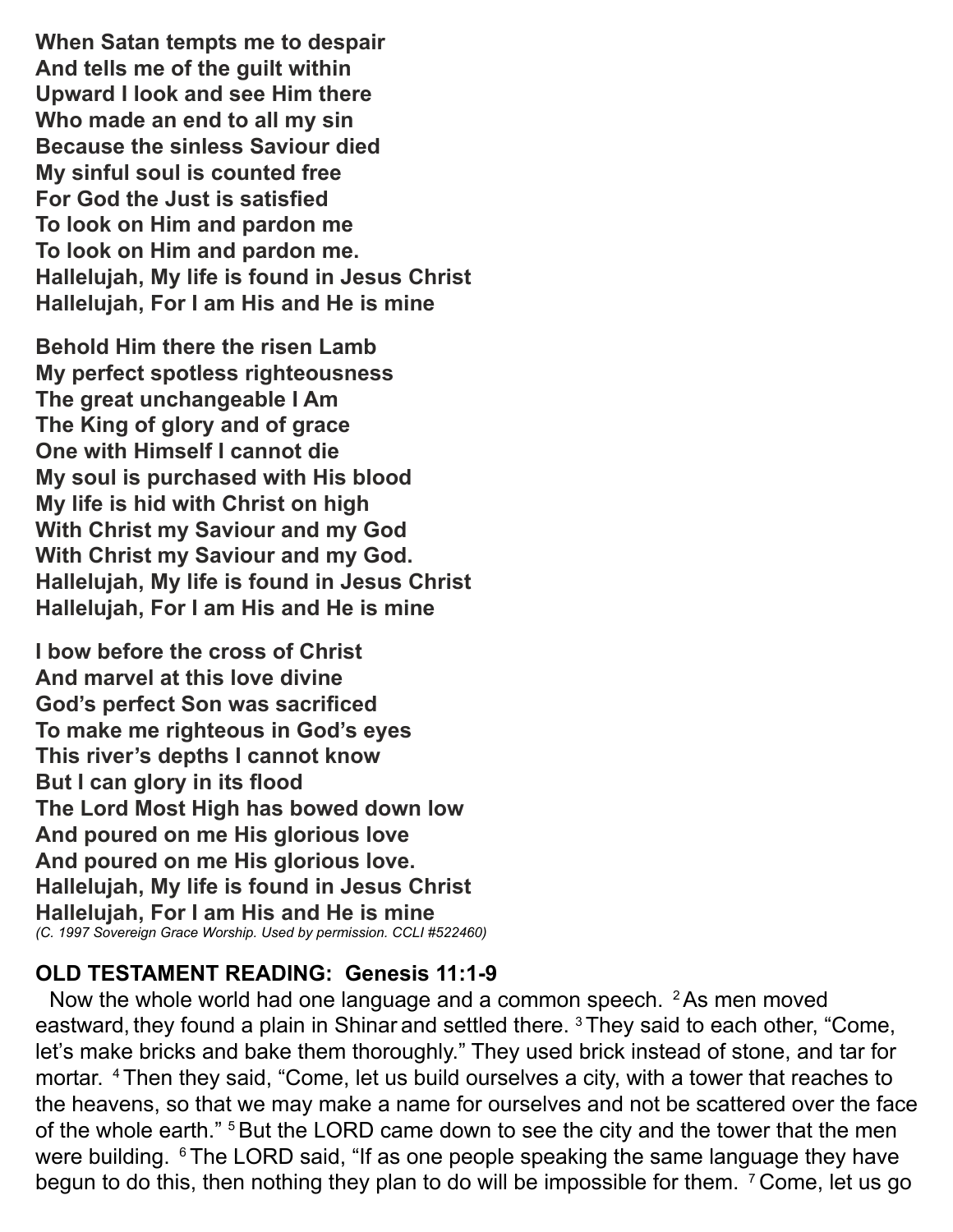down and confuse their language so they will not understand each other." <sup>8</sup> So the LORD scattered them from there over all the earth, and they stopped building the city.  $9$  That is why it was called Babel—because there the LORD confused the language of the whole world. From there the LORD scattered them over the face of the whole earth.

# **EPISTLE READING: Acts 2:1-21**

When the day of Pentecost came, they were all together in one place. <sup>2</sup> Suddenly a sound like the blowing of a violent wind came from heaven and filled the whole house where they were sitting.  $3$  They saw what seemed to be tongues of fire that separated and came to rest on each of them. 4 All of them were filled with the Holy Spirit and began to speak in other tongues as the Spirit enabled them. <sup>5</sup> Now there were staying in Jerusalem Godfearing Jews from every nation under heaven. 6 When they heard this sound, a crowd came together in bewilderment, because each one heard them speaking in his own language.<sup>7</sup> Utterly amazed, they asked: "Are not all these men who are speaking Galileans? <sup>8</sup> Then how is it that each of us hears them in his own native language? <sup>9</sup> Parthians, Medes and Elamites; residents of Mesopotamia, Judea and Cappadocia, Pontus and Asia, 10 Phrygia and Pamphylia, Egypt and the parts of Libya near Cyrene; visitors from Rome 11 (both Jews and converts to Judaism); Cretans and Arabs—we hear them declaring the wonders of God in our own tongues!" 12 Amazed and perplexed, they asked one another, "What does this mean?" <sup>13</sup> Some, however, made fun of them and said, "They have had too much wine." <sup>14</sup> Then Peter stood up with the Eleven, raised his voice and addressed the crowd: "Fellow Jews and all of you who live in Jerusalem, let me explain this to you; listen carefully to what I say.  $15$  These men are not drunk, as you suppose. It's only nine in the morning!  $16$  No, this is what was spoken by the prophet Joel:  $17$  "'In the last days, God says, I will pour out my Spirit on all people. Your sons and daughters will prophesy, your young men will see visions, your old men will dream dreams. 18 Even on my servants, both men and women, I will pour out my Spirit in those days, and they will prophesy. 19 I will show wonders in the heaven above and signs on the earth below, blood and fire and billows of smoke. <sup>20</sup> The sun will be turned to darkness and the moon to blood before the coming of the great and glorious day of the Lord. 21 And everyone who calls on the name of the Lord will be saved.'





### **GOSPEL READING: John 15:26-16:11**

 $26$  "When the Counselor comes, whom I will send to you from the Father, the Spirit of truth who goes out from the Father, he will testify about me. <sup>27</sup> And you also must testify, for you have been with me from the beginning...."All this I have told you so that you will not go astray. 2 They will put you out of the synagogue; in fact, a time is coming when anyone who kills you will think he is offering a service to God. <sup>3</sup> They will do such things because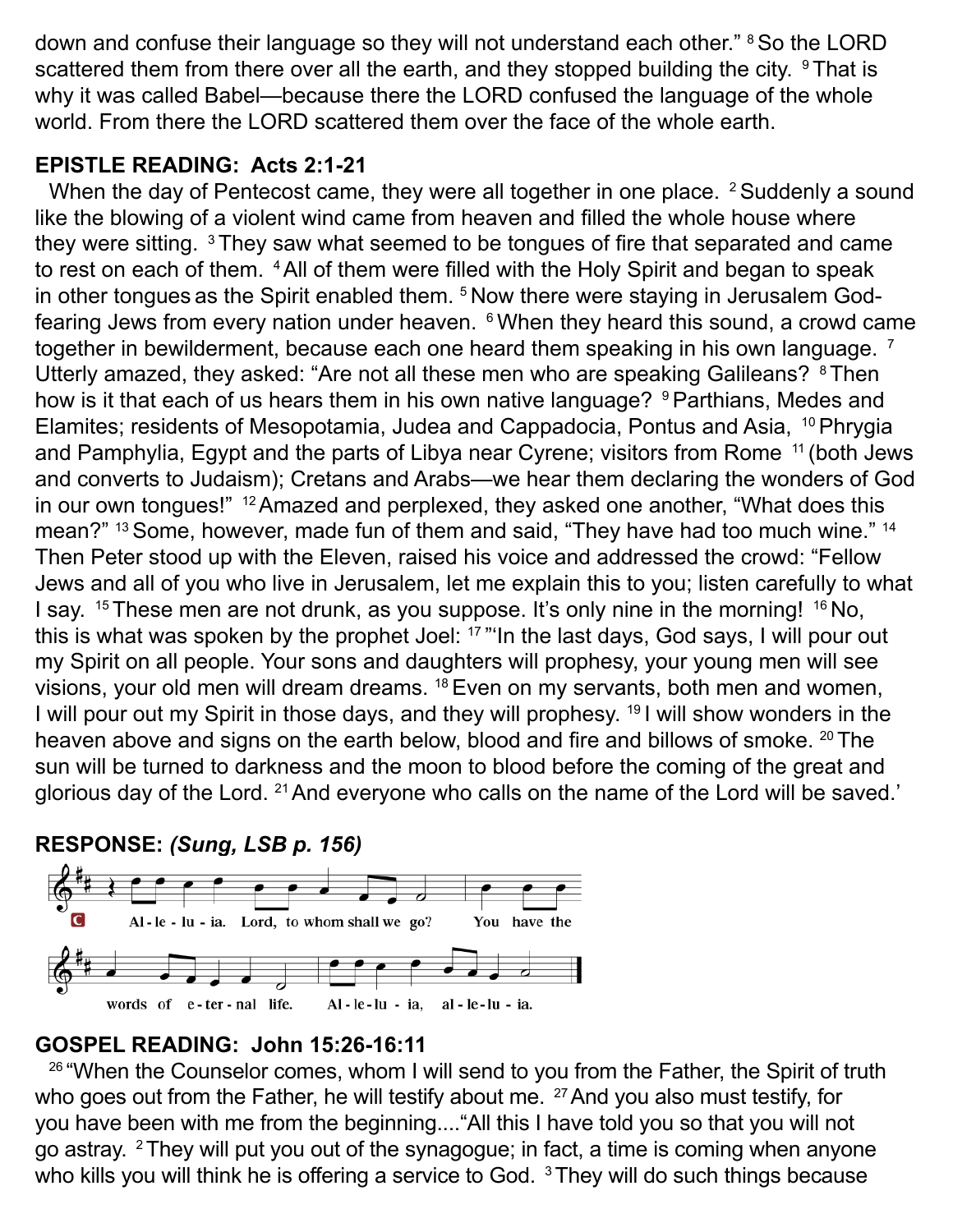they have not known the Father or me. <sup>4</sup> I have told you this, so that when the time comes you will remember that I warned you. I did not tell you this at first because I was with you. <sup>5</sup> "Now I am going to him who sent me, yet none of you asks me, 'Where are you going?' 6 Because I have said these things, you are filled with grief. <sup>7</sup> But I tell you the truth: It is for your good that I am going away. Unless I go away, the Counselor will not come to you; but if I go, I will send him to you. <sup>8</sup> When he comes, he will convict the world of guilt in regard to sin and righteousness and judgment:  $9$  in regard to sin, because men do not believe in me;  $10$  in regard to righteousness, because I am going to the Father, where you can see me no longer; <sup>11</sup> and in regard to judgment, because the prince of this world now stands condemned.

# **HYMN: "The Strife Is O'er, the Battle Done"** *(LSB #464)*

## **Alleluia, alleluia, alleluia!**

**The strife is o'er, the battle done; Now is the victor's triumph won; Now be the song of praise begun. Alleluia!** 

**The pow'rs of death have done their worst, But Christ their legions hath dispersed. Let shouts of holy joy outburst. Alleluia!**

**The three sad days have quickly sped, He rises glorious from the dead. All glory to our risen Head! Alleluia!**

**He broke the age bound chains of hell; The bars from heav'n's high portals fell. Let hymns of praise His triumph tell. Alleluia!**

**Lord, by the stripes which wounded Thee, From death's dread sting Thy servants free That we may live and sing to Thee. Alleluia!**

**Alleluia, alleluia, alleluia!** *(Public Domain)*

**SERMON: Acts 2:36-47 "What's the Secret?"**

**SONG: "Create in Me a Clean Heart"** 

**Create in me a clean heart, O God, and renew a right spirit within me; Create in me a clean heart, O God, and renew a right spirit within me. Cast me not away from Thy presence, O Lord, take not Thy Holy Spirit from me; Restore unto me the joy of Thy salvation, and renew a right spirit within me.**  (C. 1992 Integirty's Hosanna! Music. Used by permission. CCLI #522460)

# **OFFERING**

# **RECOGNITION OF KATHERINE PARRISH**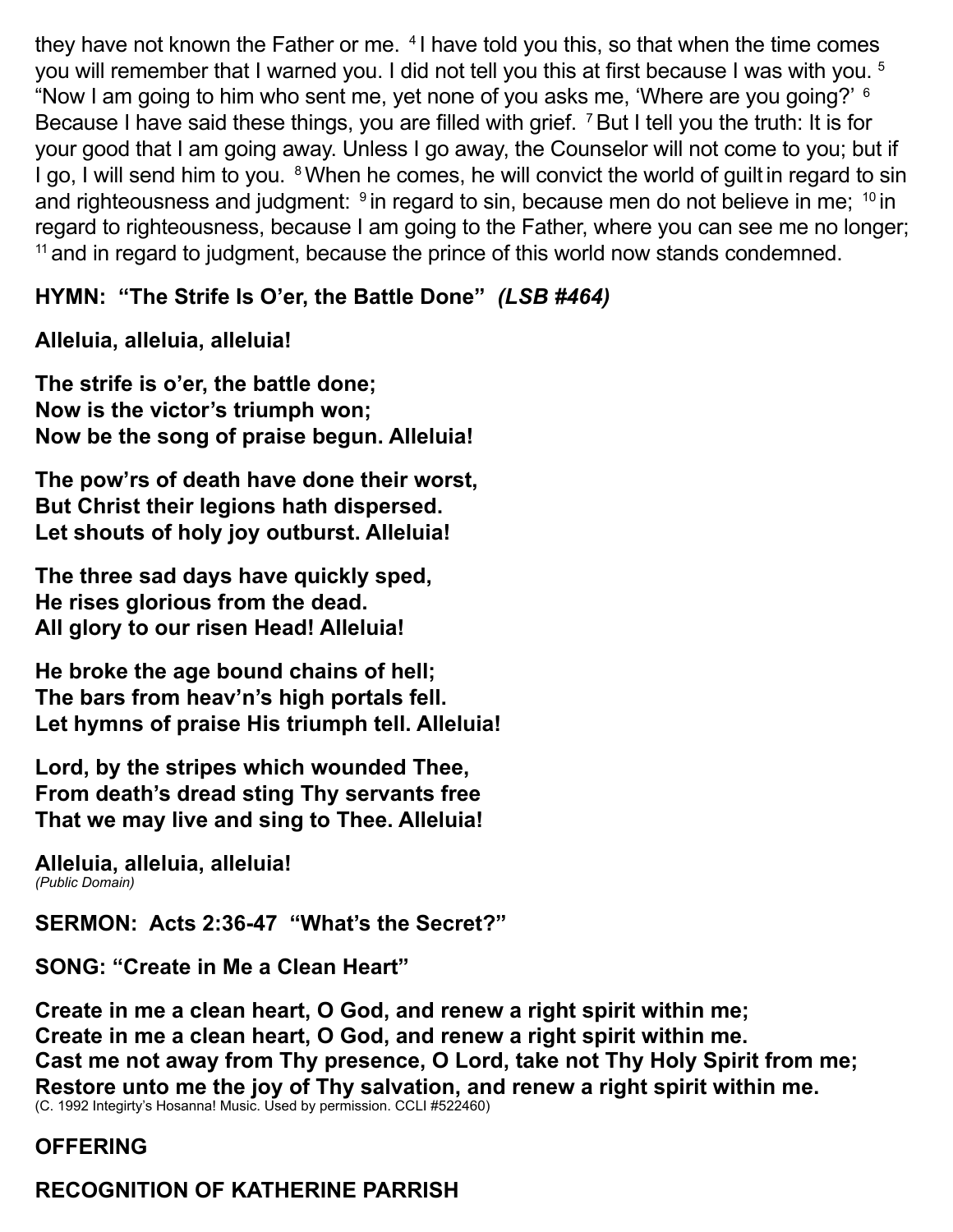## **PRAYERS**

## **THE LORD'S PRAYER**

**People: Our Father who art in heaven, Hallowed be Thy name; Thy kingdom come; Thy will be done on earth as it is in heaven; Give us this day our daily bread; And forgive us our trespasses, as we forgive those who trespass against us; And lead us not into temptation; But deliver us from evil; For thine is the kingdom and the power and the glory forever and ever. Amen.** 

#### **WORDS OF INSTITUTION**

IN THE SACRAMENT OF HOLY COMMUNION WE BELIEVE *our Lord Jesus Christ comes to us with His body and blood given and shed for the forgiveness of sins (Matt 26:26-28). In it we are united with him and with the whole Church. Baptized and confirmed Christians who believe, by the guidance of the Holy Spirit, that Christ's body and blood are present in the bread and wine of the Sacrament, who acknowledge their sin, set aside any refusal to forgive (Matt 6:15), are sorry, repent (Mark 1:15) and look to Christ alone for forgiveness and strength to live the new life, are welcome to eat and drink at the Lord's table in remembrance of Him. (1 Cor 11:25-25) You may register for Communion as the Friendship Folder is passed to you in the pew. If you have any questions, please speak to the Pastor or a Lay Minister before communing.*

## **DISTRIBUTION OF THE LORD'S SUPPER**

**SONG: "Spirit of the Living God"** *(Pete Sanchez Jr.)*

**Spirit of the Living God, we affirm Your presence here, Spirit of the Living God, we affirm Your power here. To heal us, and to deliver us, To fill us and to change us, Spirit of God.**

**Spirit of the Living God, we affirm Your presence here, Spirit of the Living God, we affirm Your power here. To rest on us, and to empower us, To work through us and to reveal in us, Jesus the King.**

*(C. 1985 Integrity's Hosanna! Music. Used by permission. CCLI #522460)*

#### **BLESSING:**

- Pastor: The Lord says, "I will pour out my Spirit on all people. Your sons and daughters will prophesy."
- **People: Alleluia! Alleluia! Come, Holy Spirit, fill the hearts of Your faithful people, and kindle in them the fire of Your Love. Alleluia!**
- Pastor: The grace of the Lord Jesus Christ, the love of God the Father, and the fellowship of the Holy Spirit, be with you all.

**People: So be it! Amen.** 

**HYMN: "Seek ye first the kingdom of God"** *(LSB #712)*

**Seek ye first the kingdom of God, And His righteousness. And all these things shall be added unto you! Allelu, alleluia!**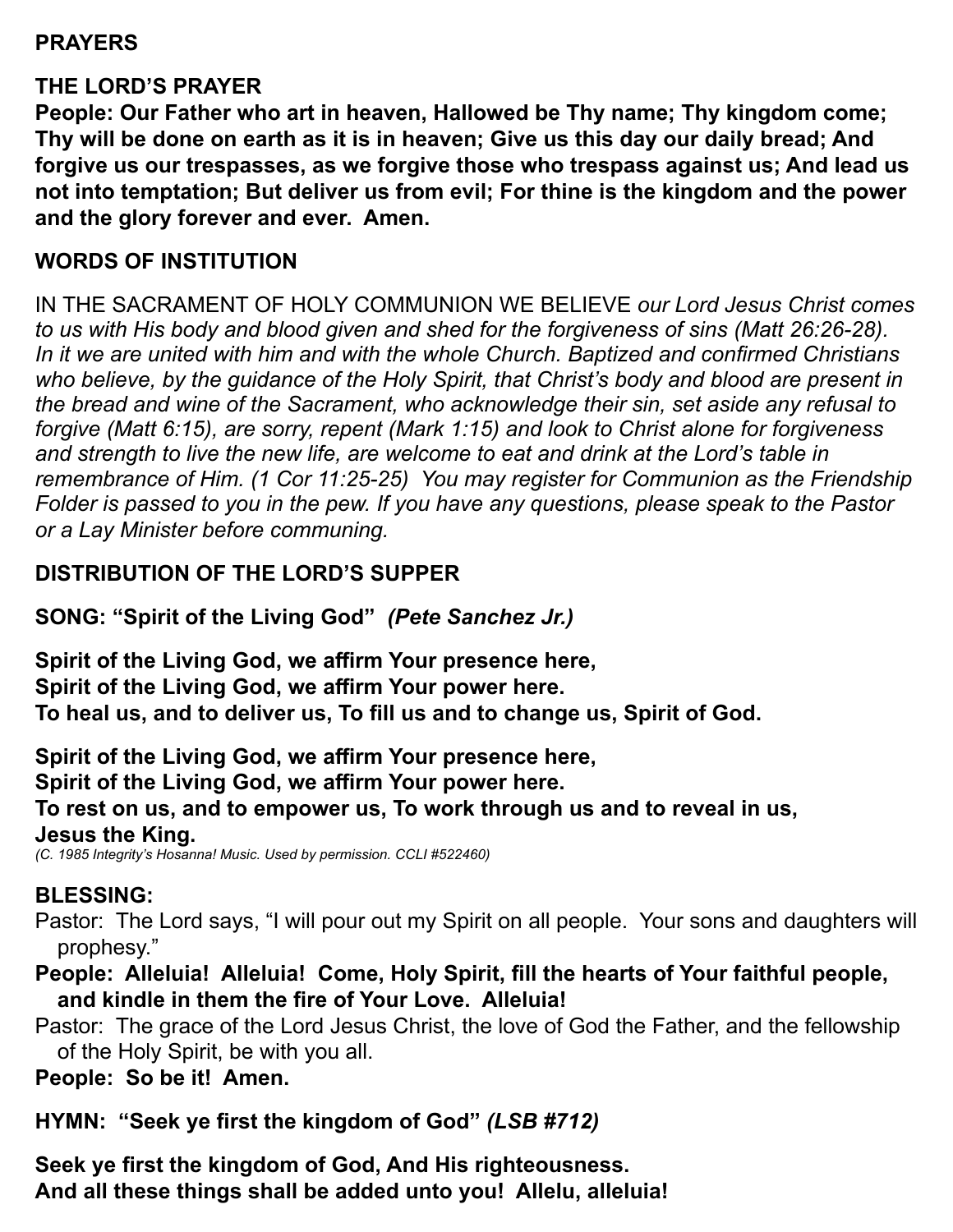#### **Ask ad it shall be given unto you, Seek and ye shall find, Knock and the door shall be opened unto you, Allelu, alleluia!**

#### **Man does not live by bread alone, But by ev'ry word That proceeds from the mouth of the Lord, Allelu, alleluia!**

*(Text/tune C.1972 Maranatha! Music. Used by permission LSBHymnLicense.net#100014389)*

#### **PRAYER MINISTRY**

*Please include the following friends and happenings in your personal prayers For God's Blessing On Their Medical Treatment* - Richard St Martin *Our Home bound & Those In Care Centers* - Pat Hibben - John Arne - Vera Marko - Lillian Prok - Jerry & Sharon Bliven - Lorraine McKay - Marion Michalik - Stan Cherveny

#### *Our Local & Global Mission Ministries*

-Rev Dr. Dan & Dr. Joan Jastram, Northern Asia (Recipients of our "Together In Mission")

-Rev. Blidi Minely, Liberia, Africa (Recipient of our "Care Barrels")

#### *Local & Global Concerns*

-For Health & Safety in this COVID 19 Pandemic -For a spirit of unity and Godliness among the leadership of The United States of America and President Biden

**Birthday's This Week** 05-Jun Addison Kukla 06-Jun Jay Ward



 $5 PM - 9 PM$ Tuesday Night Summer Rods Cruiz ' on 104th Street

09-Jun Sandra Sanders 10-Jun Quinn Darling 10-Jun Lucy Darling

> Enjoy a family friendly outdoor evening with classic cars, friends, activities, music, food and beverages. Enjoy the classic cars and concessions fundraiser proceeds support Open Arms Christian Early childhood Center



**Adult Bible Class: Meets on Sundays at 8:30am-9:15am. Meets on Sundays at 8:30am-9:15am. Also meets on Tuesdays at 11am-noon. Also meets on Tuesdays at 11am-noon. Location: Church fellowship hall. Location: Church fellowship hall. Also meets on Tuesdays at 11am-noon. Also meets on Tuesdays at 11am-noon. Adult Bible Class: Meets on Tuesuays at Fight-Hour.**<br>Leasting Obugah followship hall **Alesses Meets on Sundays at 8:30am-9:15am.** 

Topic: Both classes are the same.<br>Inst week We are studying the book of Ester HOLY EMMANUEL

#### **Holy Emmanuel Staff**

Holy Emmanuel Custodian Vern Endresen<br>Custodian Use Lises **Nov 24th, 6:30pm. Thanksgiving Eve Service with Communion Holiday Service Schedule:** Open Arms Custodian Leo Haas **Nov 24th, 6:30pm. The Communist Communist Communist Communist Communist Communist Communist Communist Communist Communist Communist Communist Communist Communist Communist Communist Communist Communist Communist Communist Holiday Service Schedule:** 



# *ANNUAL RUMMAGE SALE 201 EAST 104TH STREET* Friday September 9th Saturday September 10th

*It is not too early to start saving items for the Holy Emmanuel Rummage Sale Bring your sale itemsto church the last week of August please.*

Pastor **Rev. Paul Krentz pastork@holyemmanuel.org** Rev. Paul Krentz pastork@holyemmanuel.org Open Arms Director: Dawn Regan eccdirector@openarmsecc.org Secretary Steve Sedio steve@holyemmanuel.org Organist & Pianist **Anna VanVleet** annavanvleet@gmail.com Financial Assistant: Kelly Raske finance@holyemmanuel.org